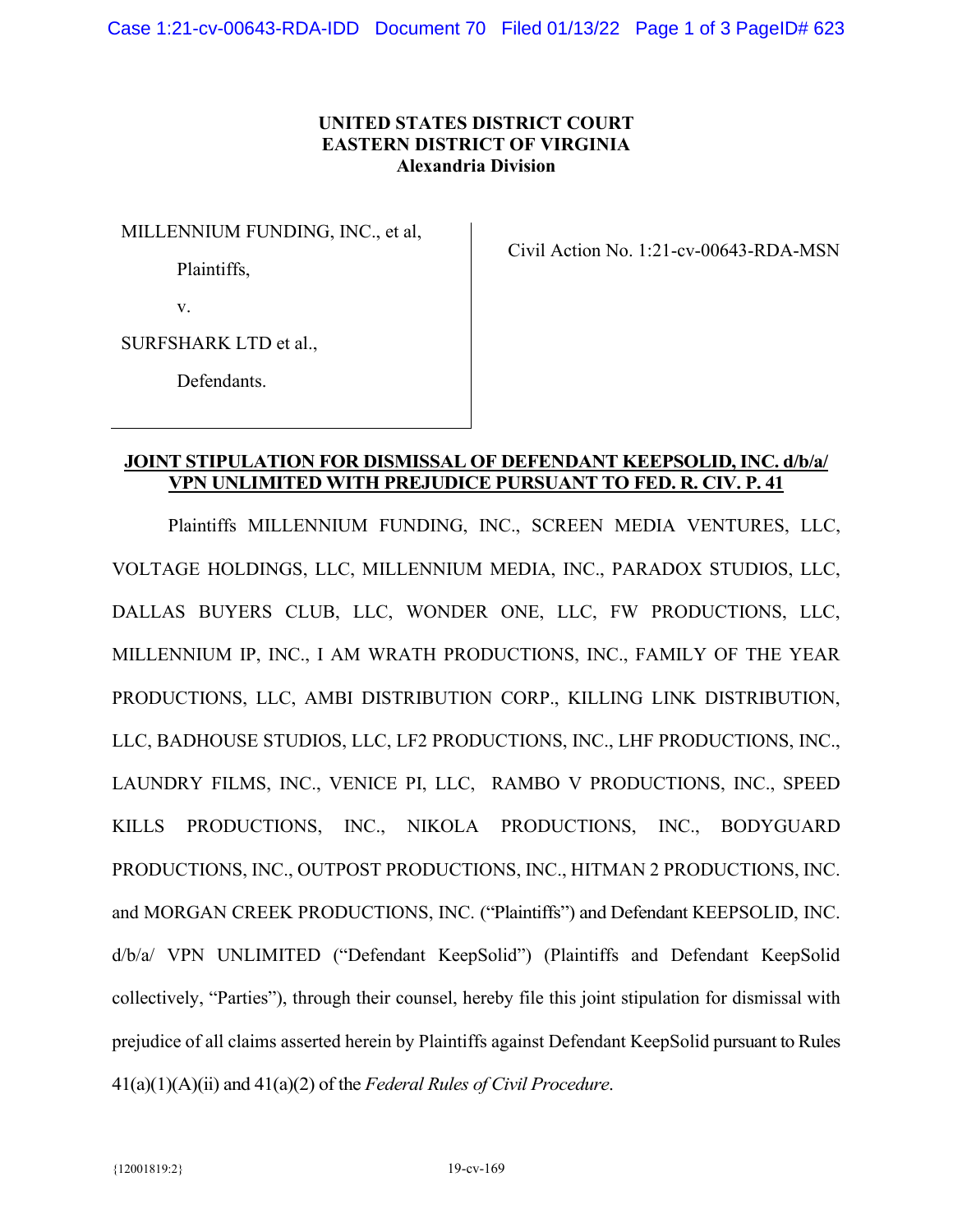Pursuant to the confidential settlement agreement, Plaintiffs have requested and Defendant KeepSolid has agreed to use commercially reasonable efforts to block BitTorrent traffic and access to the following websites located outside of the United States: (1) "YTS" (yts.mx); (2) "PirateBay" (piratebay.org; [https://thepiratebay.org/;](https://thepiratebay.org/) [https://pirate-bay-proxy.org/eng/;](https://pirate-bay-proxy.org/eng/) https://www.tpbproxypirate.com); (3) "RarBg" (https://rarbg.to/); (4) "1337x" (https://1337x.to; https://1337x.se; https://www.1337x.st/; [https://www.1377x.ws;](https://www.1377x.ws/) [https://www.1377x.eu\)](https://www.1377x.eu/); and (5) Popcorn Time (https://popcorn-time.tw/) on its servers in the United States.

Plaintiffs and Defendant KeepSolid do not seek an award of attorney's fees and/or costs.

No claims, including any counterclaim, cross-claim, or third-party claim, would remain between Plaintiffs and Defendant KeepSolid following dismissal.

Pursuant to Local Rule 7(j) and Rule 78(b) of the *Federal Rules of Civil Procedure*, the Parties waive a hearing and submit the joint stipulation for disposition upon the papers filed.

The Court shall reserve jurisdiction for 180 days for the sole purpose of enforcing the settlement agreement between the parties, but not for any other purposes including Plaintiffs' claims in the underlying action.

DATED: January 13, 2022

Respectfully submitted,

By: */s/ Kerry S. Culpepper* Kerry S. Culpepper*,* Esq. Virginia Bar No. 45292 CULPEPPER IP, LLLC 75-170 Hualalai Road, Suite B204 Kailua-Kona, Hawai'i 96740 Tel.: (808) 464-4047 Fax.: (202) 204-5181 Email: kculpepper@culpepperip.com *Counsel for Plaintiffs*

By: */s/ Clinton H. Brannon* Clinton H. Brannon Virginia State Bar No. 72340 Counsel for Defendant WILLIAMS MULLEN 8350 Broad Street, Suite 1600 Tysons, Virginia 22102 Telephone: (703) 760-5200 Facsimile: (703) 748-0244 [cbrannon@williamsmullen.com](mailto:cbrannon@williamsmullen.com)